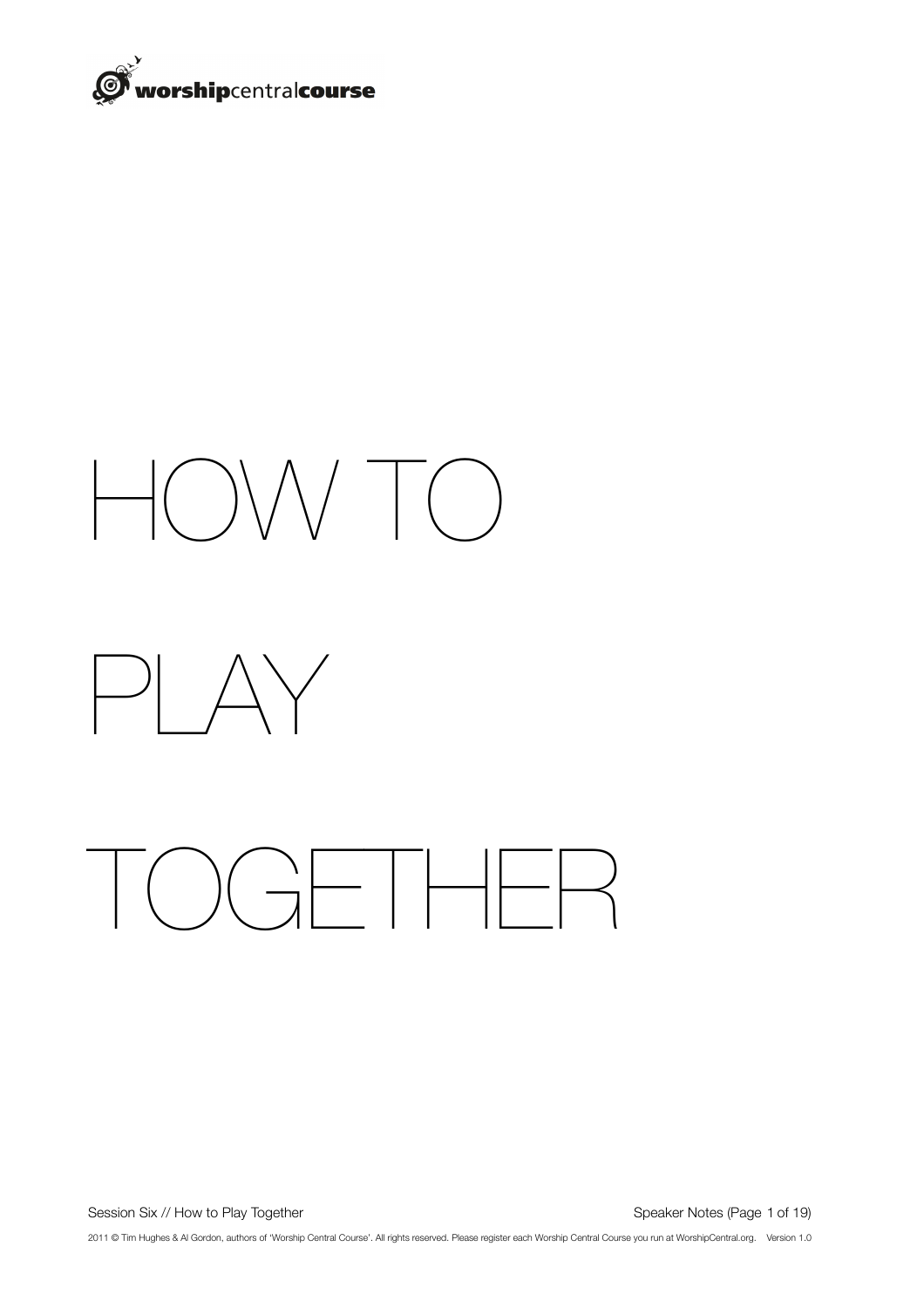

#### Welcome

Thanks for downloading the Speaker Notes for the Worship Central Course. In this sixth session, we've outlined the structure and key points for the talk, and left room for you to add your own examples. Feel free to personalize the examples and make it your own, but we'd please ask that you keep the core material the same, as we want people to be able to get the same Course wherever they are.

We pray this course will be a great blessing to you and your worship team, and we stand with you as you seek to encounter God, equip the worshipper and empower your local church.

Tim Hughes & Al Gordon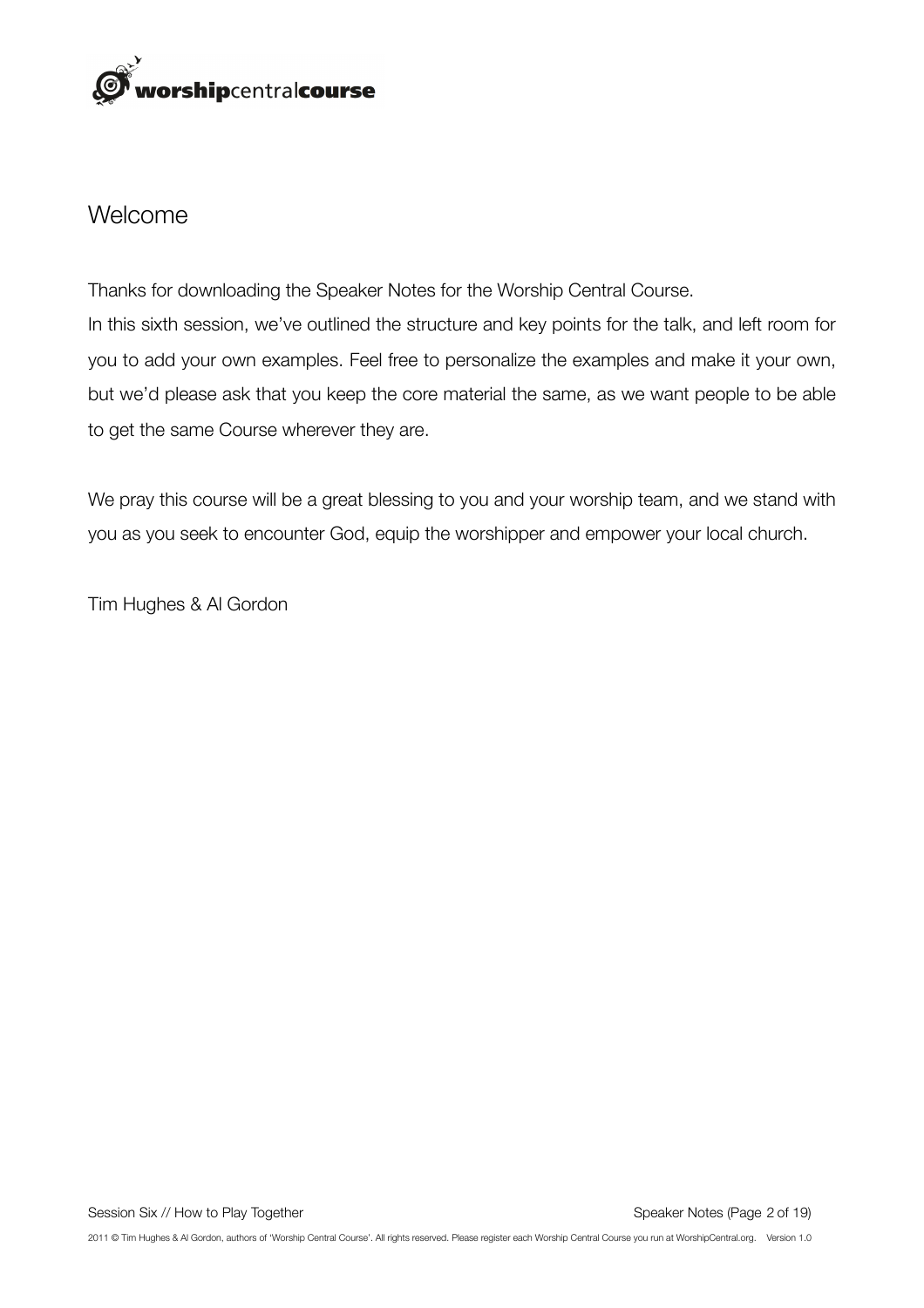

#### **Introduction**

Welcome to the sixth session of the Worship Central Course. Last time we looked at what it takes to be a T-E-A-M, now in this session we're going to look at how to P-L-A-Y together.

Let's turn together to Psalm 150:

"Praise him with the sounding of the trumpet, Praise him with the harp and lyre, Praise him with tambourine and dancing, Praise him with the strings and flute, Praise him with the clash of cymbals, Praise him with resounding cymbals. Let everything that has breath praise the Lord. Praise the Lord." (Psalm 150, NIV)

In this amazing call to worship we see every type of instrument represented; drums, stringed and wind instruments; there are melodies, harmonies and rhythms all colliding to form a beautiful galaxy of musical praise. God loves music.

Psalm 150 reminds us that we are to use everything we can to praise God. Music is an incredible vehicle for worship: it unites people, captures emotion and gives voice to our deepest longings. We are encouraged - even commanded - to use every type of musical expression to bring God a glorious symphony of praise.

And yet... things don't always go to plan, do they? Sometimes they even go horribly wrong.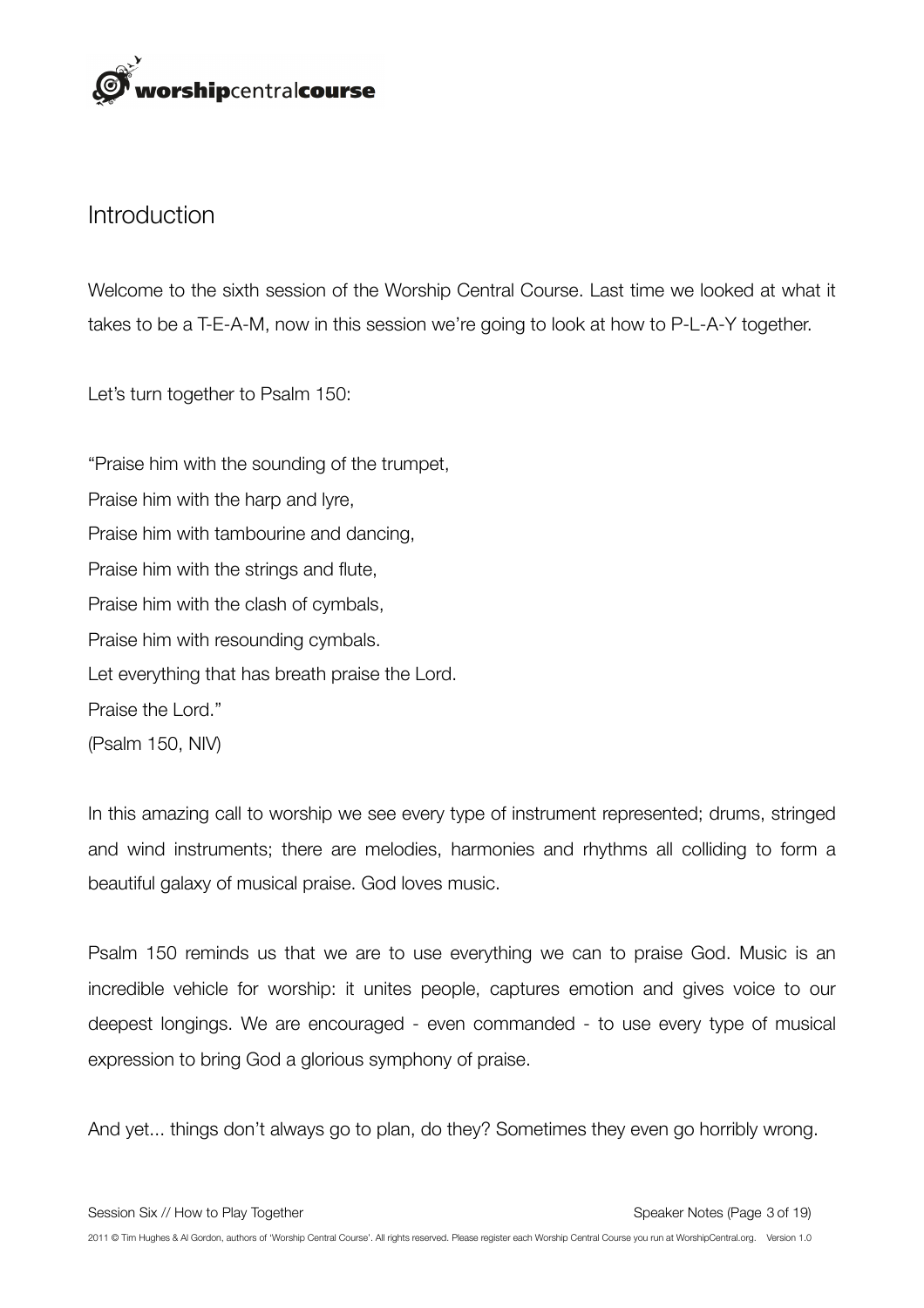

#### [Insert Story]

*Share a humorous story about a musical moment that when horribly wrong. For instance, when you started in a different key to the rest of the band.* 

In this session we're going to look at ways we can nurture and develop our playing so that we might fully enjoy all the riches and depths of the gift that God gives us in music. We'll start with four key disciplines that every one of us needs to embrace. The first is the discipline of 'Practice'.

#### P // Practice

The Beatles are the best-selling band of all time. They have had more number one albums, sold more records and topped the charts for longer than any other band in the history of music. In the ten years they played together, they collected; 7 Grammies, 15 Ivor Novello Awards and were included in Time Magazine's list of the hundred most important people of the 20th Century, alongside Nelson Mandela, Gandhi and Einstein.

How did they do it? Malcolm Gladwell, in his book 'Outliers', describes how in their formative years in Hamburg, Germany the Beatles would play for eight hours a night, seven days a week. By the time they became a worldwide success, they had performed live an estimated 1,200 times, more than most bands play in their entire careers. They had learnt the discipline of practice.

You might be wondering how anything like that level of practice could be possible, and it's true that we've got busy lives, and that investing in becoming a better worship leader will be costly. For some, it will mean carving out time each day to be alone to worship with your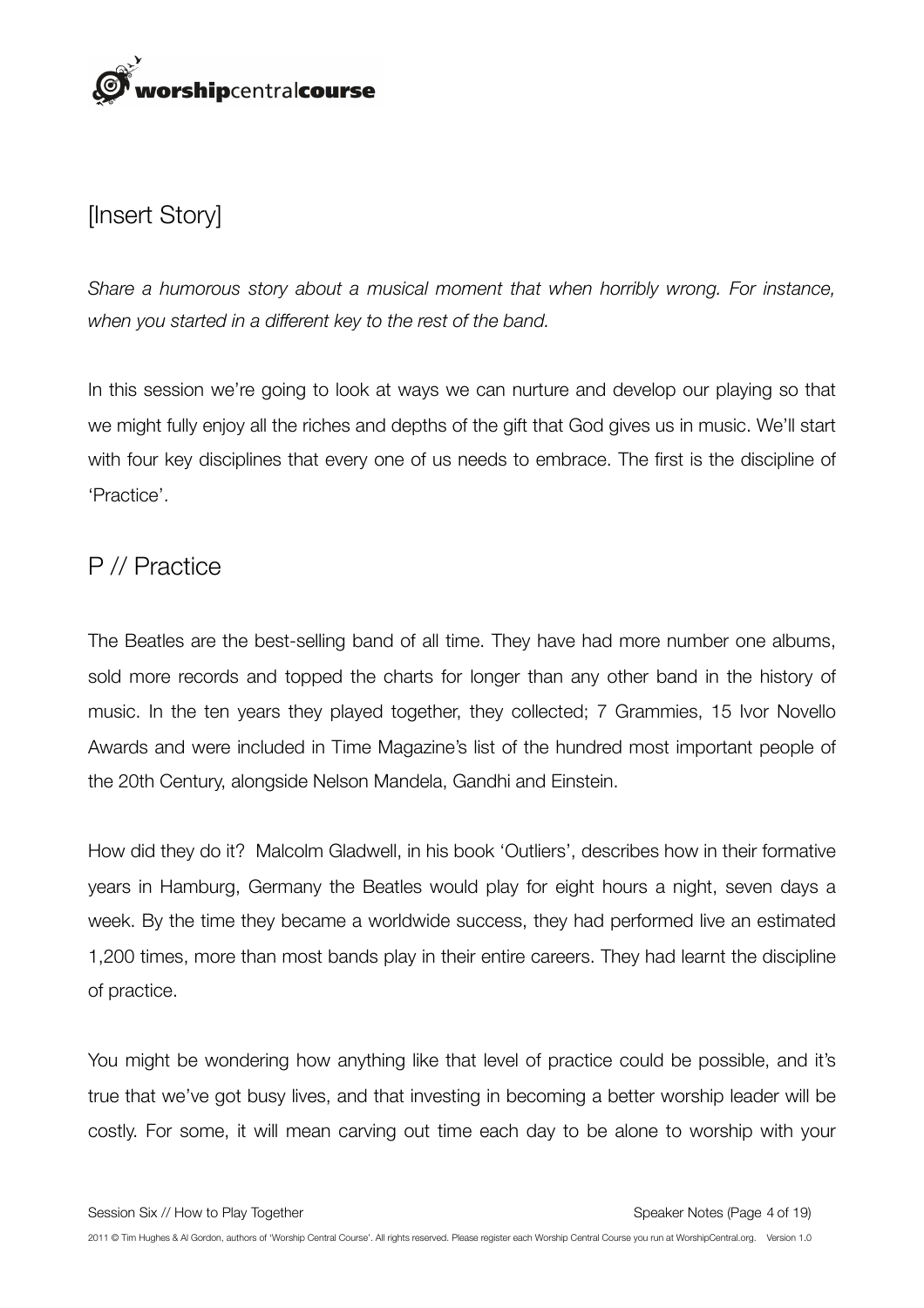

instrument. For others, it will mean using your morning commute to listen, study, think about the songs you're learning. For all of us, without practice, we're simply going nowhere.

Regular practice has great physical benefits too. Musicians have been described as athletes of the small muscles as we rely on very repetitive actions. We have over thirty different muscles that operate in our hands alone, which all need to be used regularly if our hands are to respond to what our brains are telling them to do. For this reason, we must be mindful of our physical preparation, learning to warm up and warm down before playing our instruments. Paul writes to Timothy, acknowledging that "physical training is of some value" (1 Timothy 4:8) because physical repetition, like the spiritual disciplines, helps us to form habits that soon become instinctive.

Practice also has a mental benefit. Over time, practice trains the synapses in our brains to respond so that the playing becomes second nature. Musicians can't learn without repetition, and can't repeat with practice.

For this reason, it is better to practice little and often, even if it is just a couple of minutes, than to leave long periods of time between sessions.

#### L // Listen

Secondly, L is for Listen. We have to learn to listen. It sounds obvious but the most common cause of musical train wrecks is a lack of communication. But we're not just talking about listening to the music here - with so much sound flying around, we have to be skilled communicators and skilled listeners. A band will never be able to play effectively together if they don't know the signals used to end a song, repeat a chorus, cut to just the drums or voices, or to quietly keep on playing.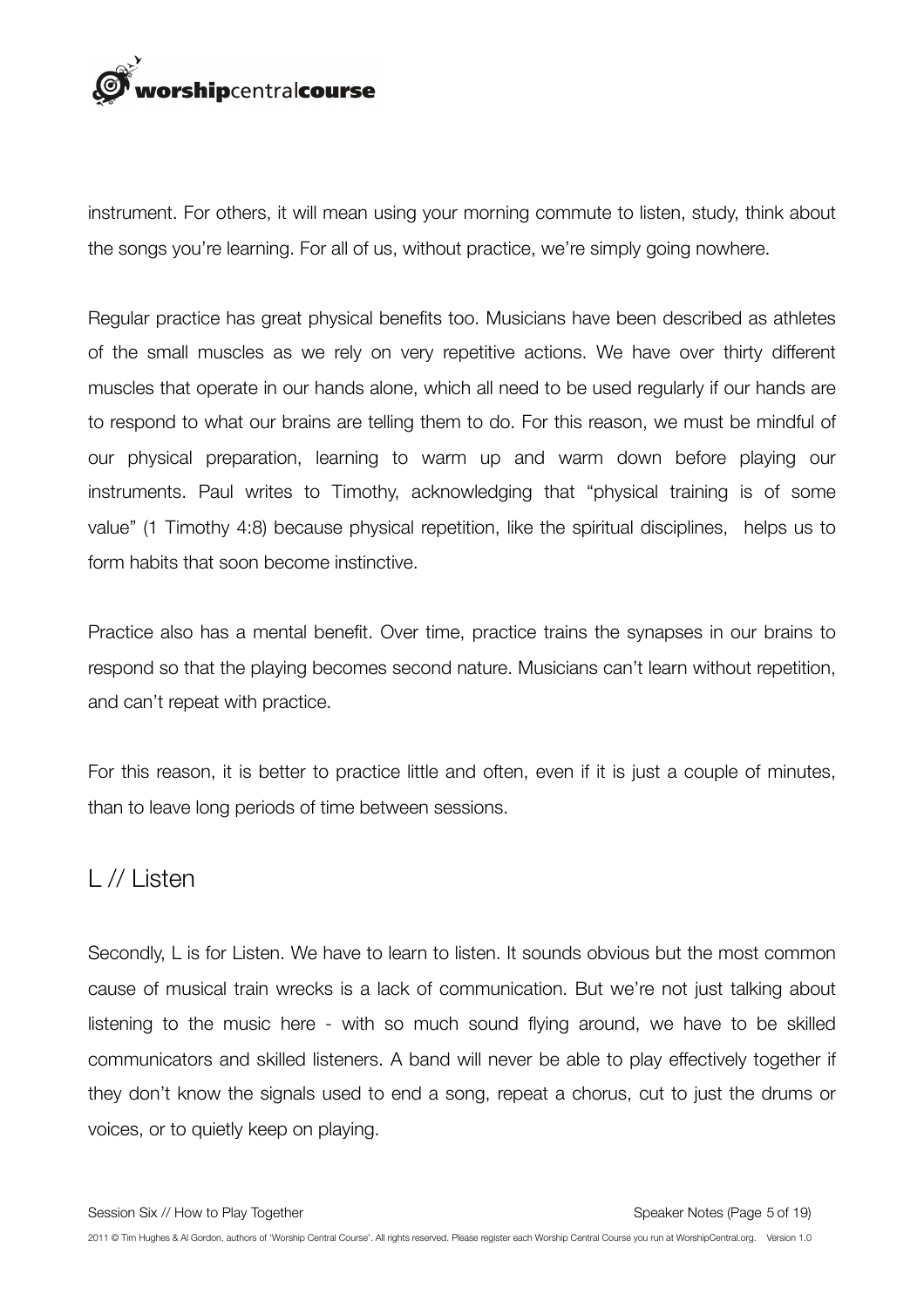

Here are a few simple signs [please feel free to insert your own signals] that can indicate where a song is going:

- If a song is going to end then the worship leader will tilt their guitar and turn to look at the drummer. Everyone then knows to end the song.
- If we want to repeat a chorus we'll tend to quickly lift the bottom of one leg behind us we call it the 'flamingo position'!
- When wanting just the drums to play we'll quickly point to the drummer.
- If we're keen for the band to really build dynamically we'll begin to stamp our legs more passionately.

All this can sound a bit ridiculous, and different signals will work better for different groups, but these have been proven to work. If you lead solely with your voice then your hands are free to communicate. You can also use vocal prompts to direct a band. If, for example you're leading a song and want to repeat the chorus, in between choruses you could simply sing an ad-lib, such as first two words of the chorus. It fits in with the sound of the band, but conveys what is about to happen next. The main thing is that the band has a series of signals that are clear and understood and enables them to flow together, playing in a way that is sensitive to a congregation.

Of course, all these visual cues mean that the musicians have to keep their eyes open. We obviously want our musicians to engage in worship, but if everyone's eyes are always closed, most signals become redundant. So everyone needs to keep their eyes on the leader,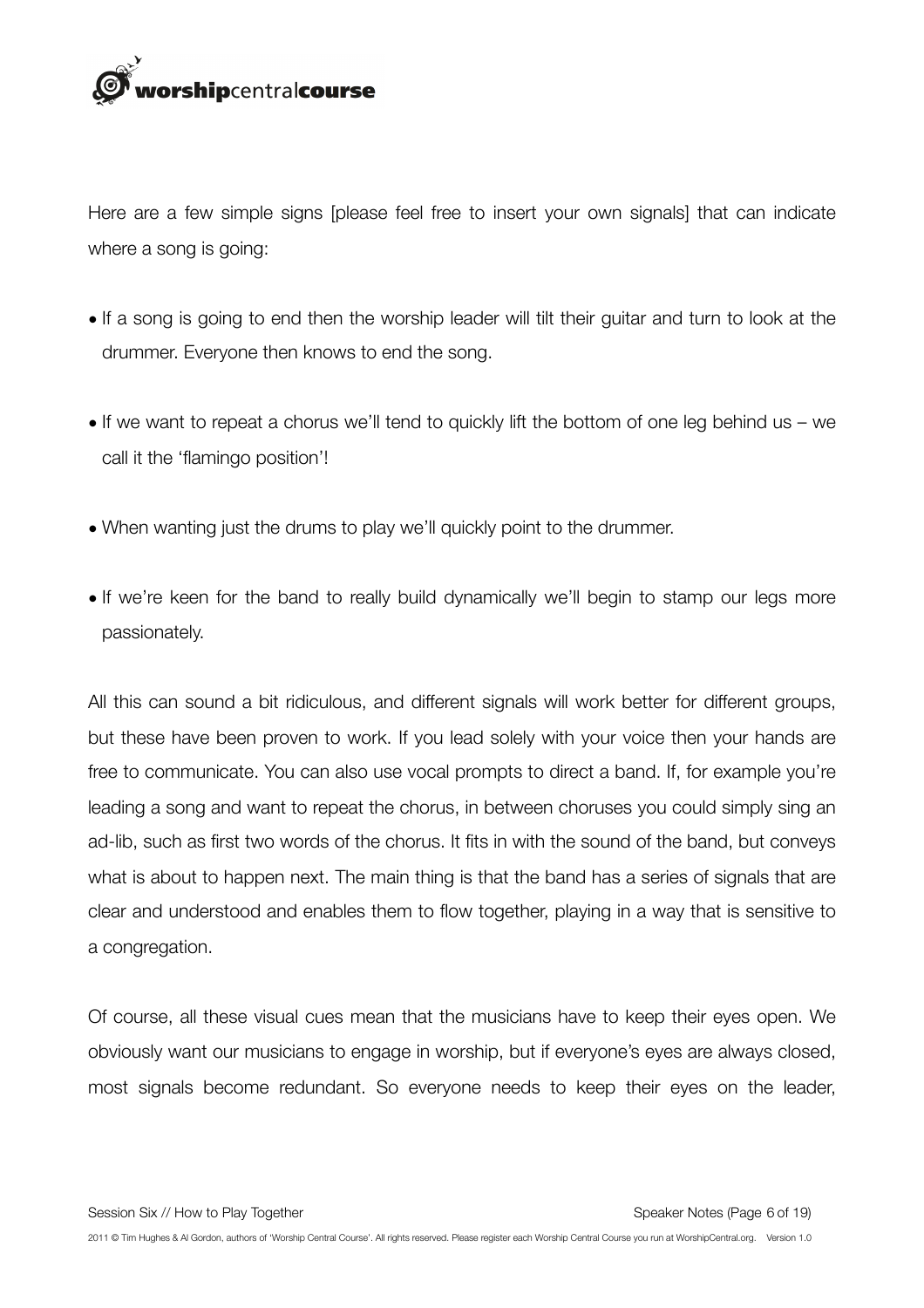

especially as the band approach the end of different musical sections. In this way everyone can be clear where things are heading.

God created us with two ears but only one mouth, a good reminder that we should listen twice as much as we speak. In playing with others it is critical that we learn to listen to one another. What others play should impact your own musical contribution. If there's a new melody line coming through - or a singer adds a fresh harmony - your hands or voice should work to compliment rather than challenge it.

Sound checks are also vital if the band members are to listen to each other effectively. Take time to carefully check each instrument and make sure that each musician can hear what others are planning. It may seem tedious, but will always make a significant difference to the overall sound. There can be a temptation to rush sound checks, but we do so at our peril. We mustn't be afraid of taking the time to ensure that we can hear all that we need to hear adequately. These times are opportunities to serve one another, rather than moments to jam. Encouraging musicians to be considerate to others is key. If the goal is to hear each other, it may mean turning the guitar amp down on the stage so others can hear more clearly rather than turning everything else up.

So that's the second discipline, learning to listen. Thirdly, we think about the A - A is for arrange.

#### A // Arrange

Arranging an individual song or a time of worship needs great care. Firstly, think through the groove of the song. The groove is the underlying rhythm of a song; it is always the foundation of any music and is chiefly determined by drums, percussion and bass guitar. If the groove of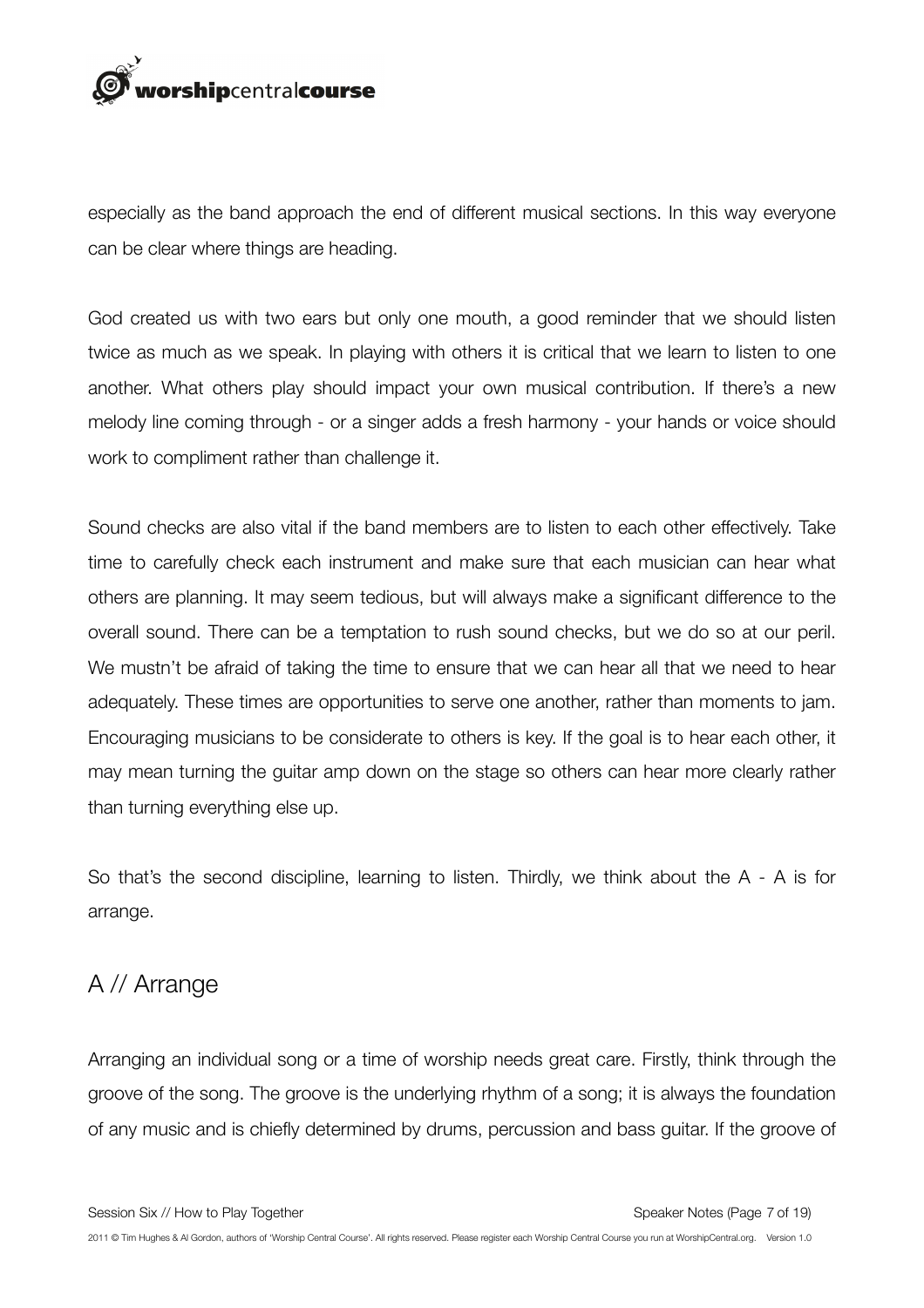

a song is unclear, then the band will sound shaky and unstable. Like the foundations to a building, if they are not firm and secure, then all that lies above is vulnerable. Spending time with each other locking in to the same rhythmic pattern is so important. It is particularly key for the drums and bass to be playing in unison. Different grooves will always give a different flavour to a song. Any song will take on an entirely different feel if it is played with a varying groove such as country, disco, jazz or reggae.

Secondly, be aware of the harmony in the chords and notes each musician plays. The combination of music and chords provides the essential bedrock for the melody to sit upon. The musical harmony adds depth, meaning and expression to a song. It's important to ensure that everyone is playing the same chords at the same time. If the bass guitar is hitting a root note that clashes with what the keyboards and guitars are playing, then the music will sound unsettled.

Thirdly, think about the motif of the song. A motif is a musical idea, often a melody that becomes intrinsically connected with a song. It can be a powerful way of capturing the emotion of a song. Think of the piano motif on John Lennon's song 'Imagine'. As soon as you hear the intro, you can instantly name the song. Everything about it sets up the sentiment of the song. Or the first movement of Beethoven's Fifth Symphony, which is arguably the most famous motif in classical music, with its trademark 'dud-dud-dud-daah's.' The motif adds drama and depth to the song.

Fourthly, map out the dynamics of the song. Without dynamics you have no music, you simply have sound. Every style uses musical dynamics to take the listener on a journey. If there is no variety in a song, with everyone playing loudly at all times, then pretty quickly people will lose interest in the song. We need to be intentional with how we build our arrangements, adding and subtracting instrumentation at key moments.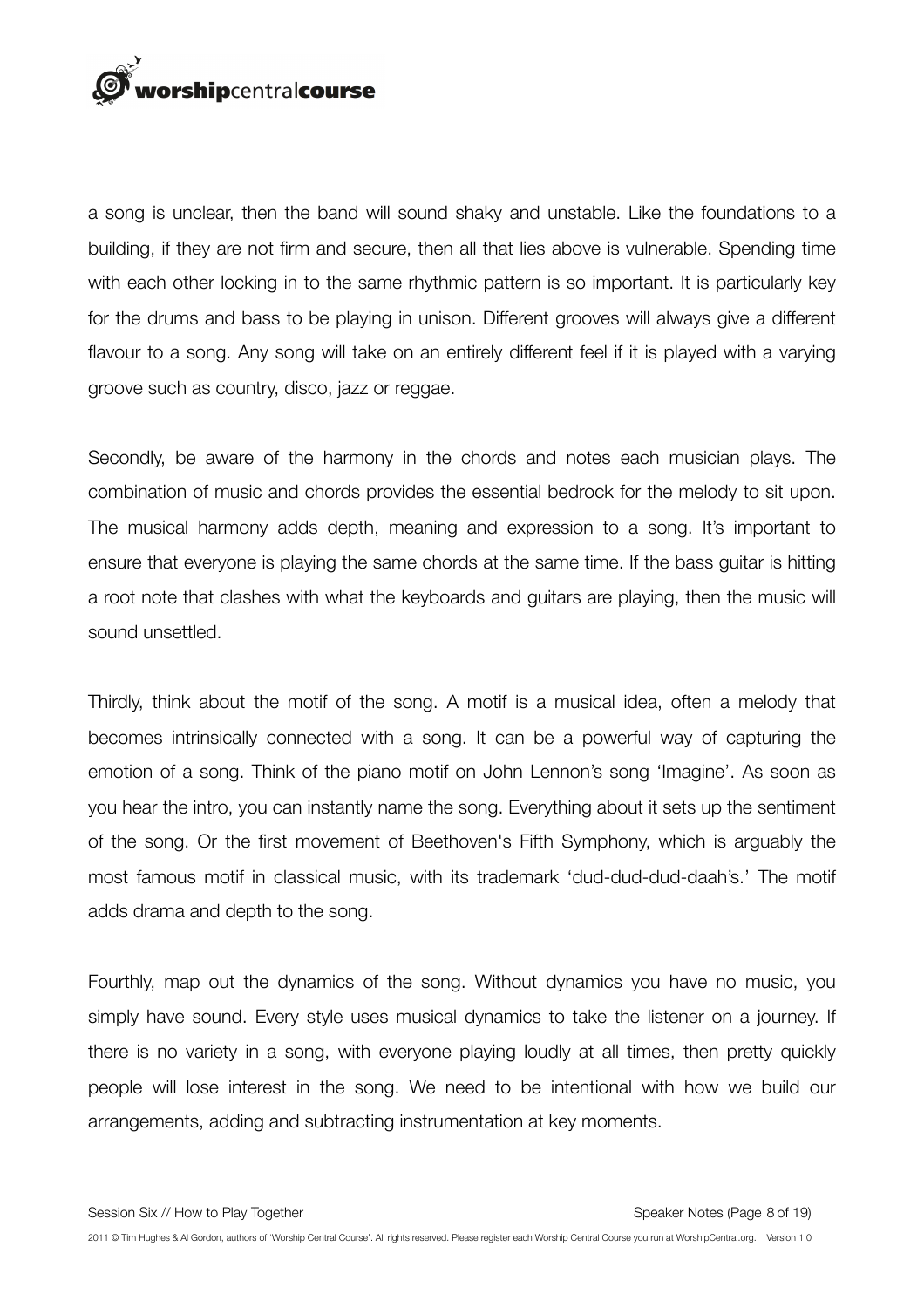

There are several types of musical dynamic. For instance, a song can be built up through using linear dynamics, where the band move together as a unit, either in crescendo or decrescendo, getting louder or quieter. A band may do this when building into a chorus. Alternatively, a song can use terraced dynamics. In this case, variety in a song comes by alternating when instruments are introduced and removed. It may be that after playing a chorus you decide to repeat a chorus with just the drums and bass. When the band hit the final chorus, by adding an electric guitar along with backing vocals the whole song will feel like it explodes. This type of dynamic helps engage the listener in a deeper way.

One vital element of dynamics is thinking about not over-playing your instrument. It is often said of truly great musicians that it's not what they play, but what they don't play that sets them apart. Great music needs space. Silence is an art form.

When preparing for a time of worship, we often find it simplest to highlight a selection of the songs to really work on arranging, while for the others we would use the default arrangements that don't require masses of reinvention. By balancing the familiar with the fresh we find we are able to rehearse best together as a band, and ultimately serve the people we are going to be leading in worship.

So we've looked at P, for Practice. L is for Listen, and A is for Arrange, the final letter is Y, and Y is for Yield.

#### Y // Yield

The best way to play well together is to yield - or give in - to one another. Bands form when individuals unite and lay down their own personal agendas to become one musically. Great bands will always have a collective musical goal, rather than simply being about personal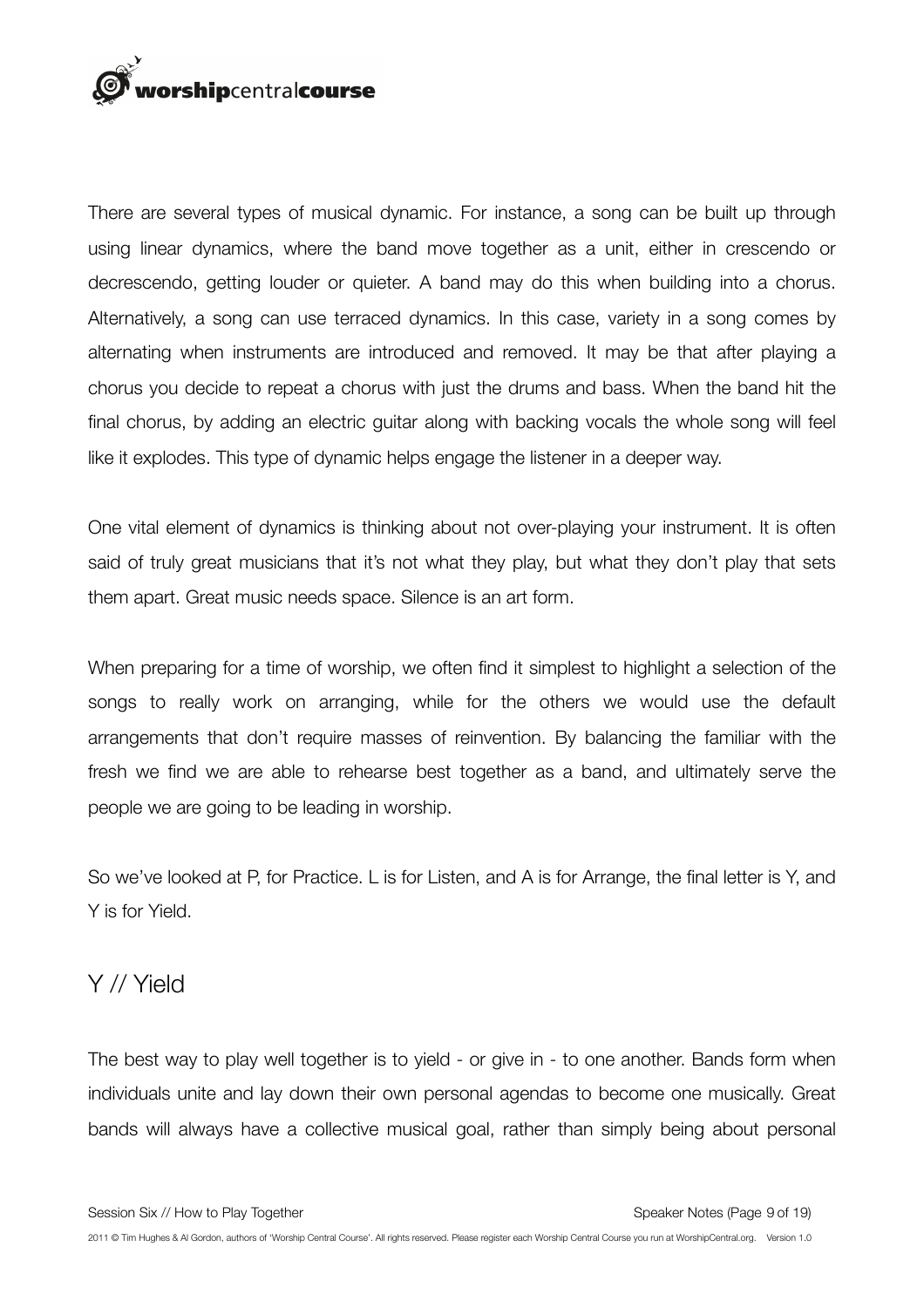## rorshipcentralcourse

aims. There is an understanding that ultimately the sum is greater than all the parts. This mindset has huge implications on how we play musically when we join with others. Whether your team involves a fifty-piece orchestra, a rock band, percusssion and an acoustic guitar, or an organ and choir, the same principle remains. There is no room for ego in the worship of Jesus.

For this reason, it's important to realize that as musicians we play very differently when we are on our own to when we are playing in a band. A guitarist playing unaccompanied has to fill out all the sound, as there is no other instrument to add texture or colour, only the chords and rhythm of the guitar. The dynamics will have to come from the way in which the guitar is played. However, add in more instrumentation, and the approach to playing guitar will have to change. Suddenly it is not the only sound in the room. A drummer will provide rhythm, a pianist will bring melody and harmony and a bass player will add drive to the songs. Now, rather than providing all the sound, the guitarist can concentrate on adapting the orchestration to complement the other musicians.

Whatever you play, the goal is always to play as one - not to sound amazing on our instrument or with our singing. If that means playing the simplest of chords on the keyboards, or a drummer using brushes, or a singer only singing in the choruses, then so be it. The conductor Leonard Bernstein was once asked what the most difficult instrument to play was. He responded saying, "Second fiddle. I can get plenty of first violinists, but to find someone who plays second violin with enthusiasm is difficult. Yet, if no one plays second fiddle, we have no harmony."

So that's the P-L-A-Y of how to play together, let's now turn and look very briefly at the individual instruments involved in a typical band.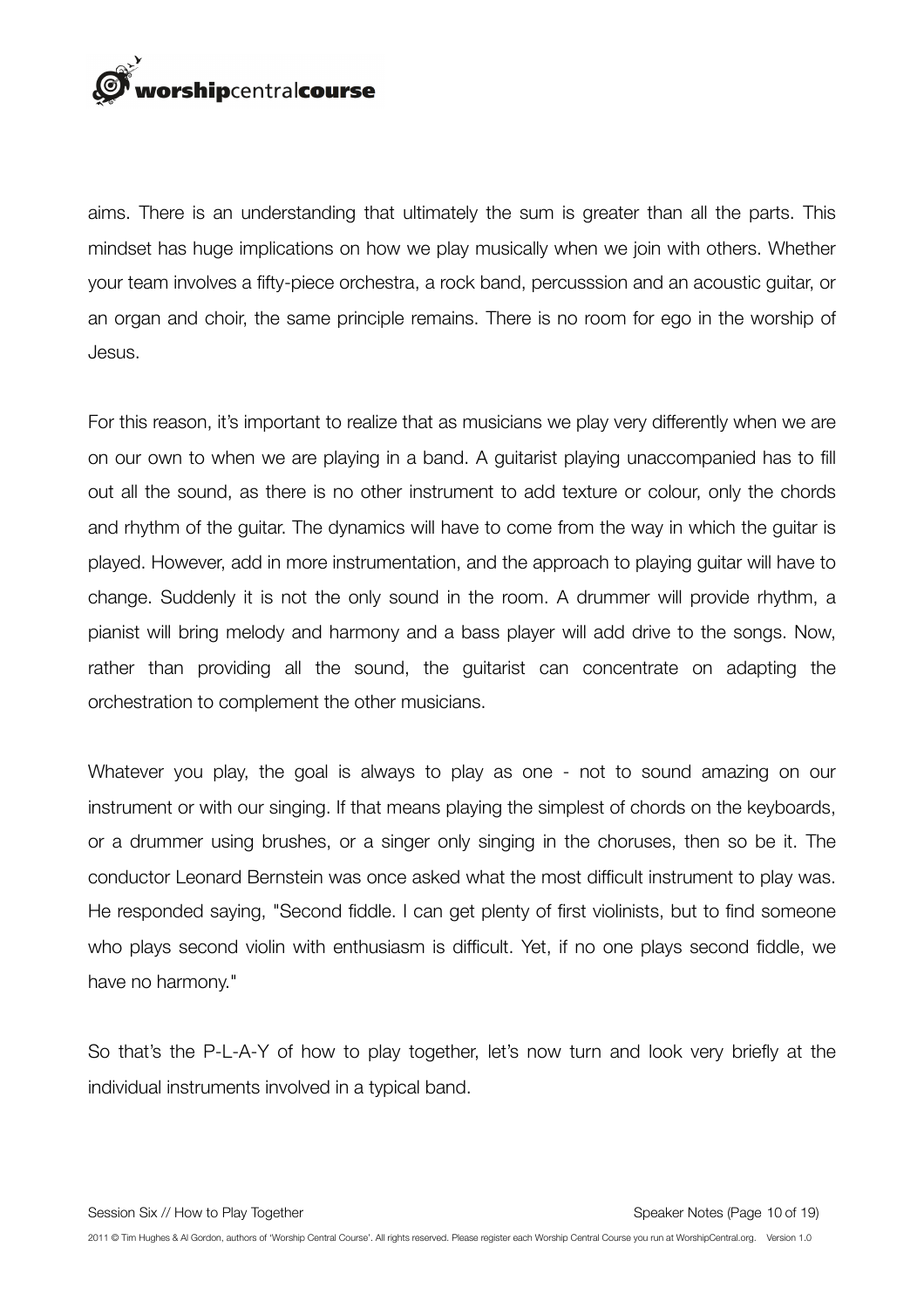

#### Drums

#### *Q: What do you call someone who hangs around with musicians? A: A drummer.*

If you're a drummer you have to keep a STEADY pulse throughout the music. Drummers need to lay down the foundations with strong timekeeping, so practice by playing along to a song or album, and by rehearsing regularly with a metronome. This will help highlight any areas of weakness. You can improve your timing by learning to count the subdivisions of the beat: dividing the beat up and counting the "1-and-2-and-3-and-4's" in your heads as we drum. Learning to be rock steady will provide a fantastic foundation for the rest of the band to build on.

Then there's the SOUND you make. It has a lot to do with the caliber and tuning of the drums you're using, but regardless of the quality of your gear, how the drums are played is how the sound is produced. If you're careless and hit the snare in different areas, each snare hit will sound different, which will result in a lack of crisp consistency to the overall sound. Practice slowly, concentrating on hitting drums in the centre with consistent velocity, being aware and in control of the dynamic balance between all parts of the drum kit.

Lastly there's the issue of SENSITIVITY. Great drummers are sensitive drummers - responding to the musical dynamic, the worship leader and the Holy Spirit. It's hard to stay focused on your sound and timing at the same time as being relaxed and open, but it's what makes all the difference. When you're practicing try playing along to a song with a 'feel' that inspires you, which you can then try to emulate. Play a simple beat and sit on it, don't change the rhythm, and try to make the beat 'feel' good.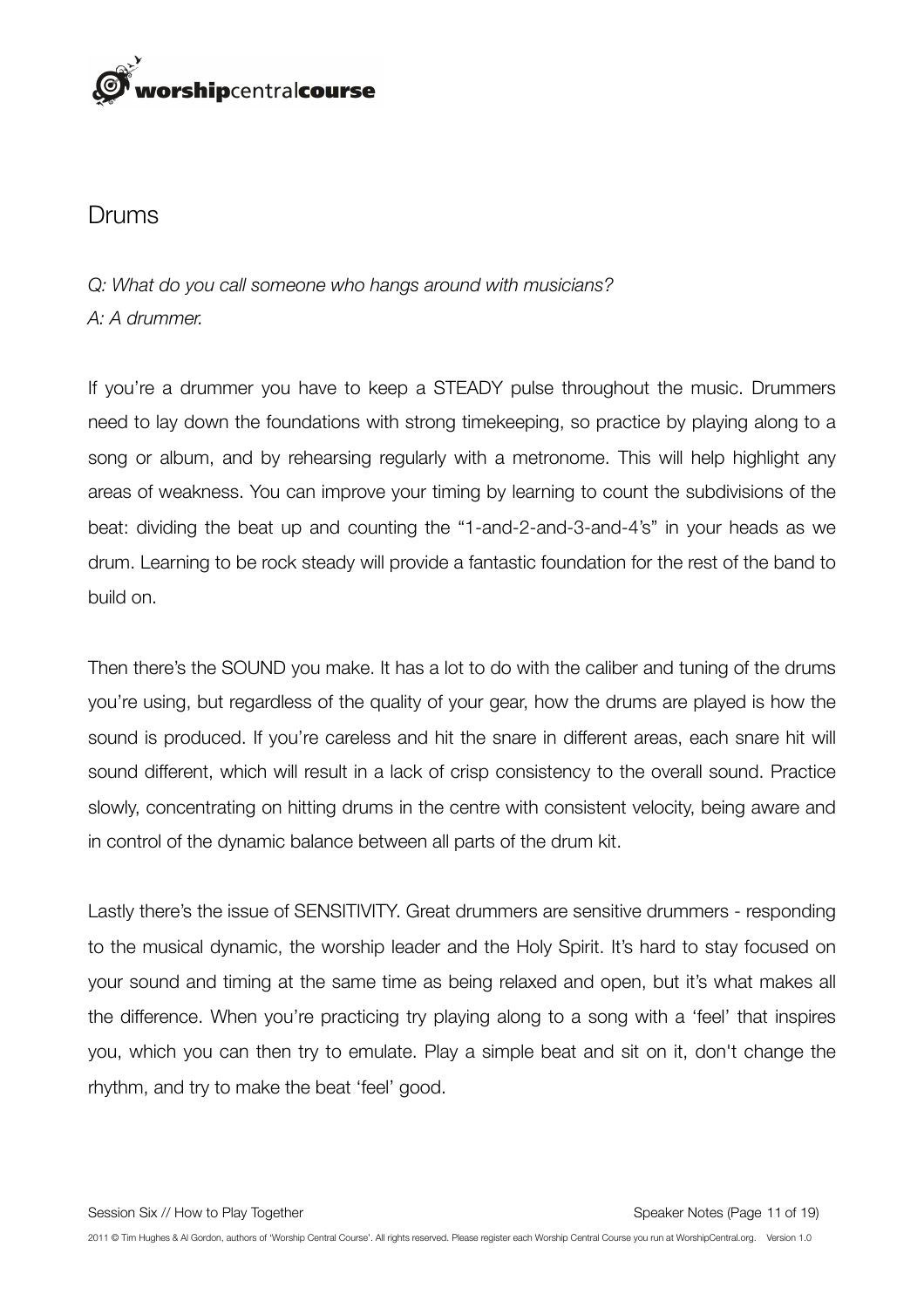## orshipcentralcourse

#### Bass

#### *Q: How many bass players does it take to change a light bulb? A: None; the piano player can do it with his left hand.*

The bass is a very powerful instrument, using the lowest and most powerful sonic frequencies. Consequently great TONE is essential. Spend time getting a sound that you like and make sure it works best with the rest of the band. The tone controls on the bass and the amplifier are your best friends, and watch out for moments when you need to be delicate and moments when you need to play with more attack and purchase on the string.

Secondly, timekeeping. This is more often associated with drummers, but it's just as important for the bass player to keep excellent TIME. It is essential to 'lock-in' with the drummer's rhythm, not just relying on them, but taking responsibility for your own timekeeping. Once a solid sense of time is established, then the rhythm section can truly come to life. Chris Wood, a leading Jazz bassist, puts it like this, "The best grooves have conversations going on, like little subtleties that kick them up to the next level and add excitement. Simplicity is what makes you tap into that, because when you leave space, you listen... When you hear what everyone else is doing you can answer them."

Finally you bass players have got to have good TASTE. Flea, the bass player for the Red Hot Chili Peppers once said, "Play every note like it's your last." Don't be afraid of keeping it simple and just playing root notes with blistering precision. When you're rehearsing try and find the best and most tasteful part to play in the context of the song. Make every note count.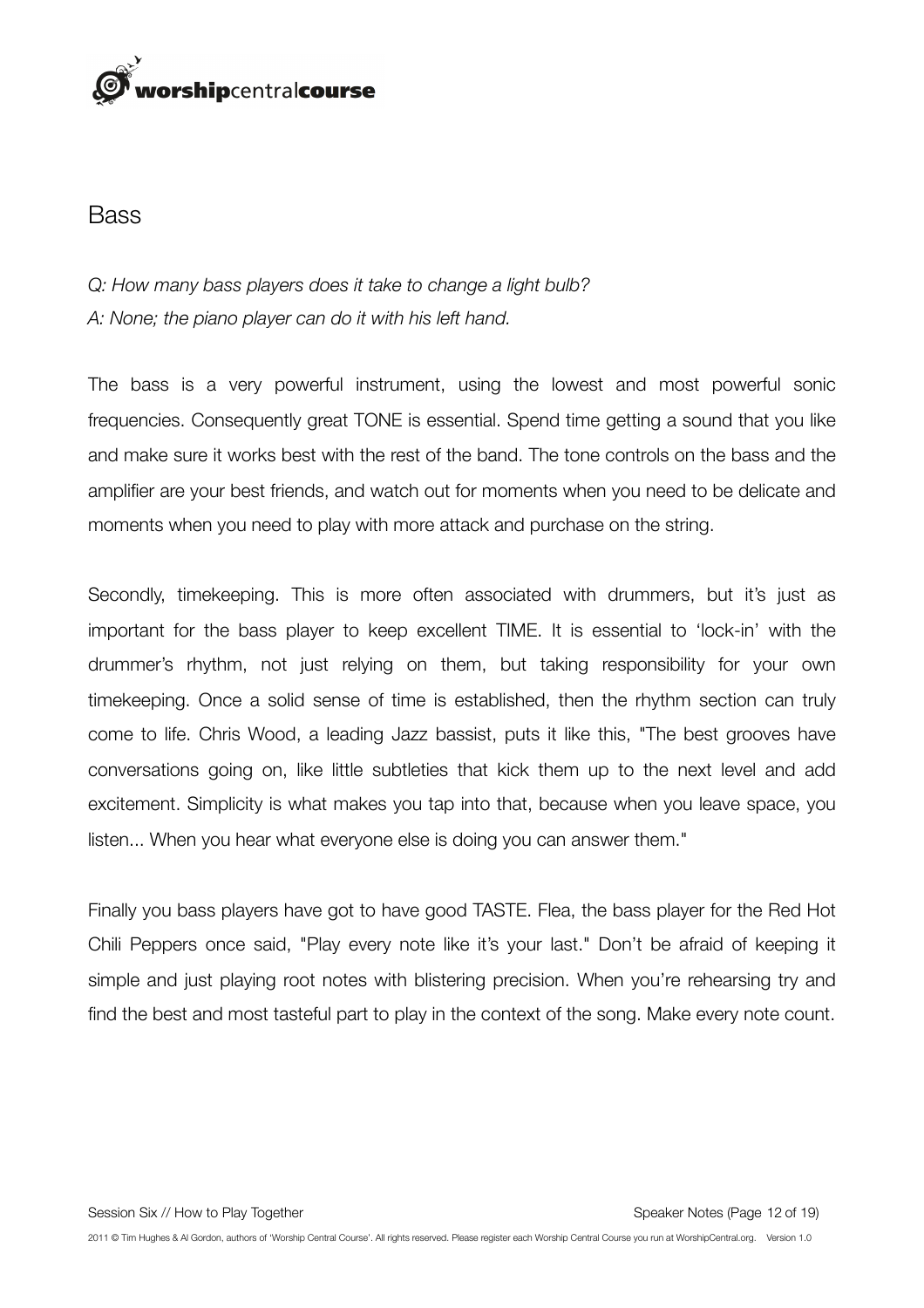## orshipcentralcourse

#### Keys

*"My mum bought my dad a keyboard for his birthday. A few weeks later, I asked how he was doing with it. "Oh," said my mum, "I persuaded him to switch to the clarinet." "How come?" I asked. "Well," she answered, "Because with a clarinet, he can't sing…."*

Your task is to listen to where you can fit in to the overall sound and mix of the other instruments making good choices to SELECT the right sounds and parts. Don't overplay: play what is necessary. For example, playing the bass line or melody line might clash with other lead instruments. In rehearsals, you should think carefully, make notes, talk with the other melody instruments and listen to the vocals, so that we select the right path for the journey through the song. Allow the melody to breathe.

Secondly, learn how to master your instrument, switching quickly between your presets and parameters. You've got a lot of sounds at your disposal, and you can influence the style of a song in endless ways. The danger with all of these sonic possibilities is losing a sense of focus, so develop your SKILL in understanding the sounds you are using for each song or section.

Lastly, good keyboardists SUPPORT what is going on in the rest of the band. Listen to the electric guitarist and support each other musically. While one of you might choose a more rhythmic pattern, the other might focus on a more melodic line. Or if the electric guitarist is playing high up the fret-board then the keys will perhaps be more effective lower down the octave range. The relationship between the keyboards and the other melody instruments is as crucial to the band as the relationship between the drums and bass.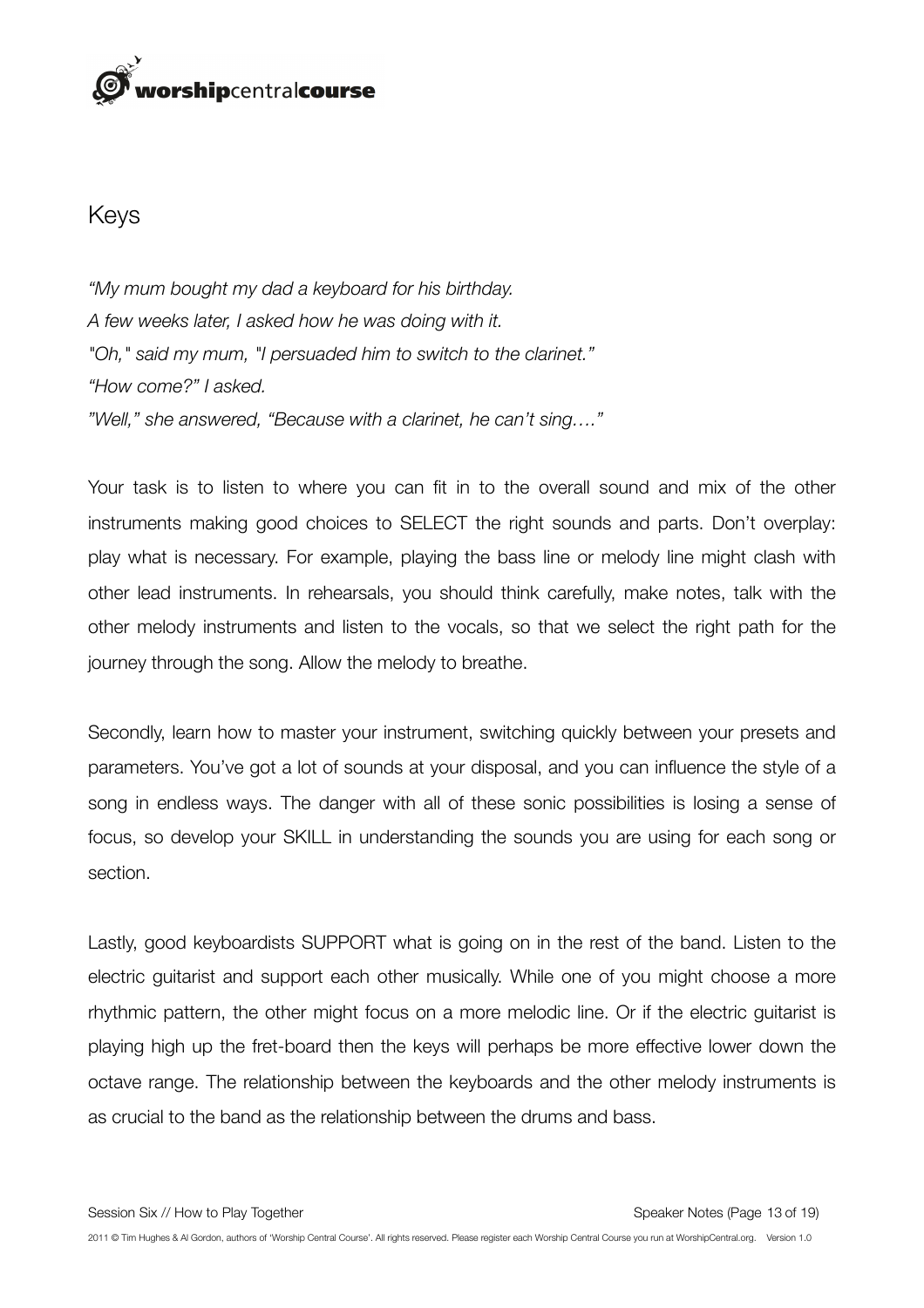

#### Electric Guitar

#### *Q: How many guitar players does it take to change a light bulb? A: Twelve. One to change the bulb and eleven to say they could do it better.*

You're a powerful addition to a band, adding melodies and rhythms, shaping dynamics and ambience. It is easy for you to dominate the band so think about the space you create as well as where to play. Think about the VIBE the instrument is creating. Is it adding emotion, or anticipation? Is it creating a sense of energy or majesty?

Electric guitarists need to be able to play two instruments: your guitar and silence. Don't give into the temptation to play too much rather than selecting the part that will really help. Don't 'noodle' through the song ineffectively - playing endless riffs that go nowhere. And watch your VOLUME too, because we all know that you turn it up when you think nobody's listening.

Get a good VARIETY of great sounds by learning to master your guitar, amp and effects. You might want to start with three basic sounds: a 'clean' tone for verses, something more distorted for the chorus and then something special that you reserve for taking it to '11' in those Spinal Tap moments. Always be thinking about what the song needs rather than what you want to play.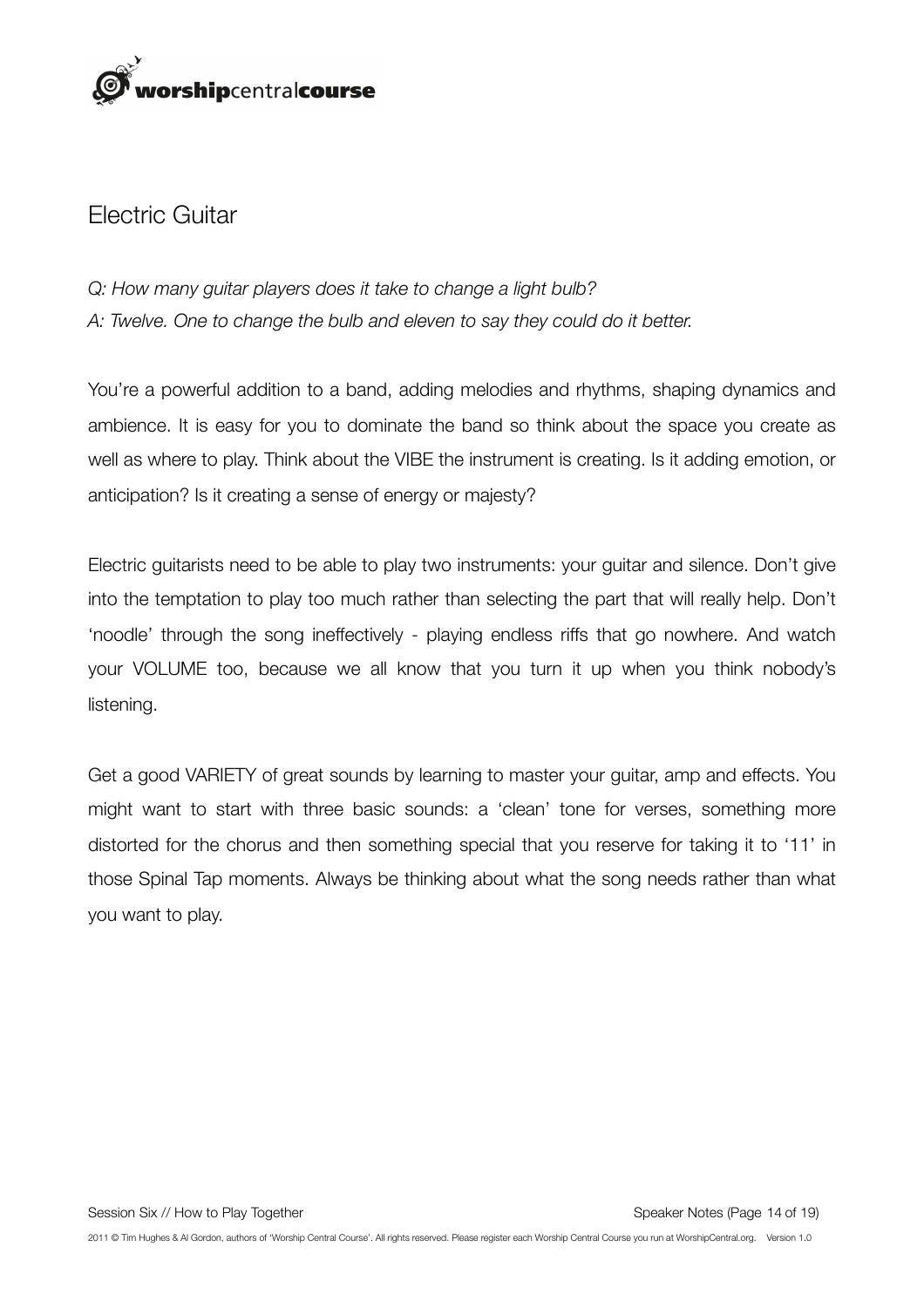

#### Solo Instruments

*Q: Why can't gorillas play the trumpet? A: They're too sensitive.*

Whatever instrument you play you need to check the TUNING before you start. This is particularly true of melody instruments - especially if yours is the sort that is affected by temperature. Orchestras always tune up right before playing a concert, because in the time between their warm-up and the performance the air in the concert hall will have altered in temperature and humidity, changing the tuning. Invest in a good quality electronic tuner to make it easier to tune to the same frequency as the other members of the band.

Melody instruments should think about adding TEXTURE to the sound. Often long held notes can sound amazing and change the dynamic to a verse. Equally playing a fast, driving melodic riff can input real energy to a section of the song. Melody instruments such as strings add depth and beauty to an arrangement, which is why they are so enduring. To get the most out of how they are used, focus on complimenting the song rather than dominating it.

The most common temptation you melody instrumentalists face is to overplay. But when the instrument is used to compliment and enhance the TEAM, the music goes to a whole new level. Don't be afraid to keep it simple and to step back from some songs in order to be more effective in others.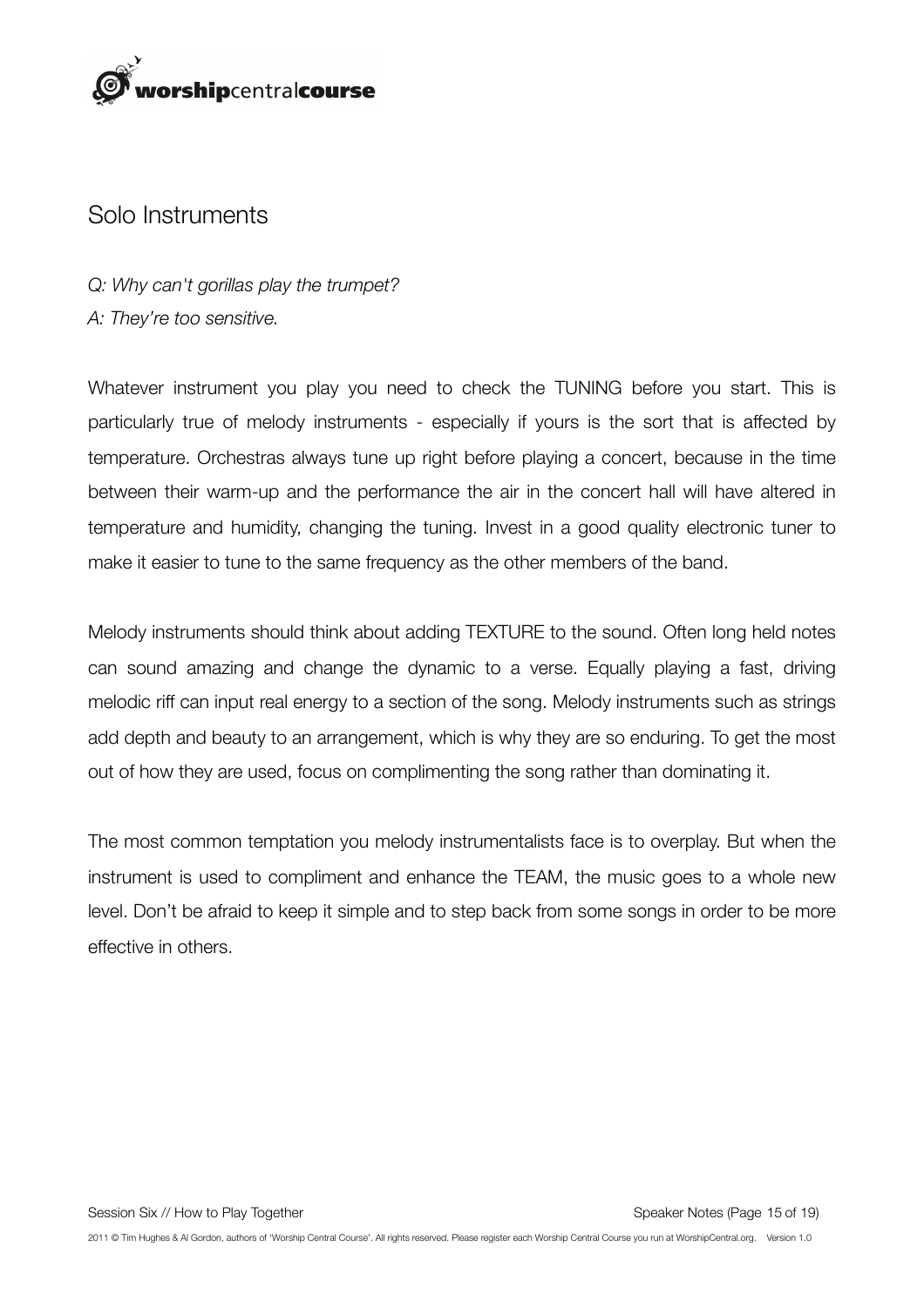

#### Church Organ

*Q: What's the difference between and organist and a terrorist? A: You can negotiate with a terrorist…*

Organists don't need to be afraid of CHANGE. The organ has often been on the cutting edge of change in the church, from the music of Bach and Handel, to the soul organ of the gospel music movement. Today, the organ sound offers an incredible resource to support the band. If used properly, it can undergird and add great depth and power. Don't be afraid of changing how you play the instrument.

The organ is designed as a solo instrument, and as a result covers almost every audible frequency. But when you're playing with others, less is more. COLLABORATION is key. The sonic landscape is shared between the other instruments in the mix, and you need to work carefully with the worship leader, keyboards, bass and electric guitars. It might be that for more hymn-like songs, the organ plays a more central role, while for others it might sit out completely, or subtly undergird. For older instruments, tuning can also be an issue, and it's worth investing in regular servicing so that the organ is well maintained.

You also will need to learn to adapt to the CHORD-based song structure. Organ music is heavily complex and therefore rightly dependent on classical score. However, as most contemporary bands use a much simpler musical structure, it is worth investing your time in learning to adapt to this model on the organ. You might have to think more harmonically and transpose where necessary, not being afraid to step out and extemporize. The songs may seem simple, but simplicity is an art form that in practice is complex to deliver well, but one that adds great beauty to corporate worship.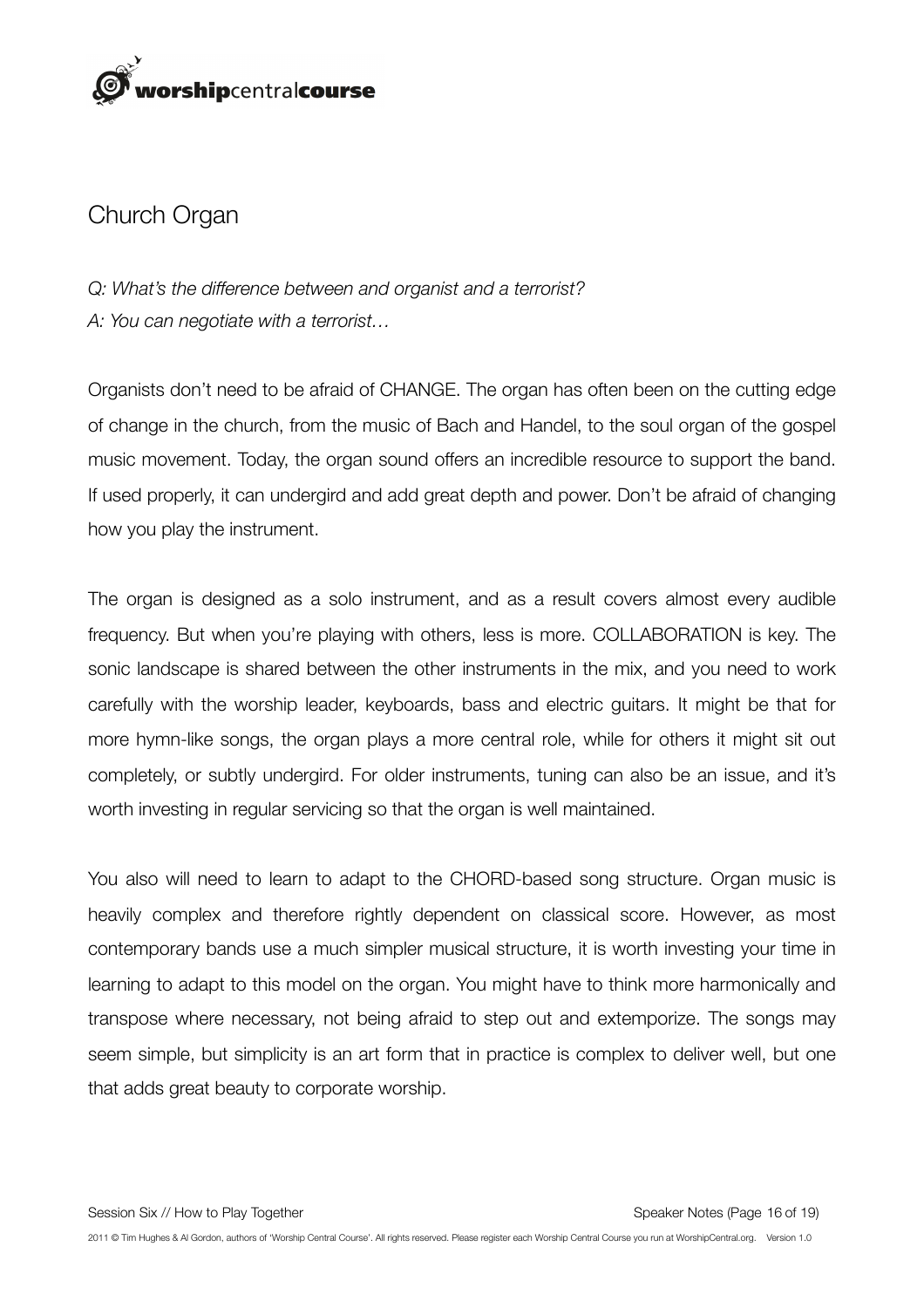## orshipcentralcourse

#### Vocalists

- Q: How many singers does it take to change a light bulb?
- A: One. They hold the bulb and the world revolves around them.

Deciding and knowing your vocal PARTS is very important for any vocalist. Singers add tone and texture, adding colour to the main voice. Harmony is the ideal way to do this - such as singing a 3rd below or above the melody (E in C major) or 5th (G in C major). Think about choosing a harmony line that works well with the melody rather than gets in the way. Often the best harmonies are the ones that stay consistent. If in doubt, don't be afraid of sticking to the melody, or of singing nothing at all in certain sections.

'PHRASING' is the way vocalists use the diction and tone of their singing voice to add to the dynamics of the part, this is really important. You'll need to lock in to how the main vocal line is being sung, while being careful not to stray away from being a support voice. It requires both sensitivity and boldness to do this, as well as an ability to understand how your voice relates to the microphone you're using. Learn to master your mic technique by spending time practicing both on our own and with a microphone, listening to how our voice works with different techniques.

Singers are unique in that they have an instrument that has been created by God, and not mankind. And because you're often at the front and visible it's important that you model PASSIONATE, heartfelt worship with the way you sing. Of course you need to be yourself, but at the same time make sure that you're not getting so intense and worried about the parts that you stop enjoying yourself and worshipping God. If the vocalists look like they're miserable and not having any fun, this will be quickly picked up by the congregation. But if you model authentic worship, people will follow.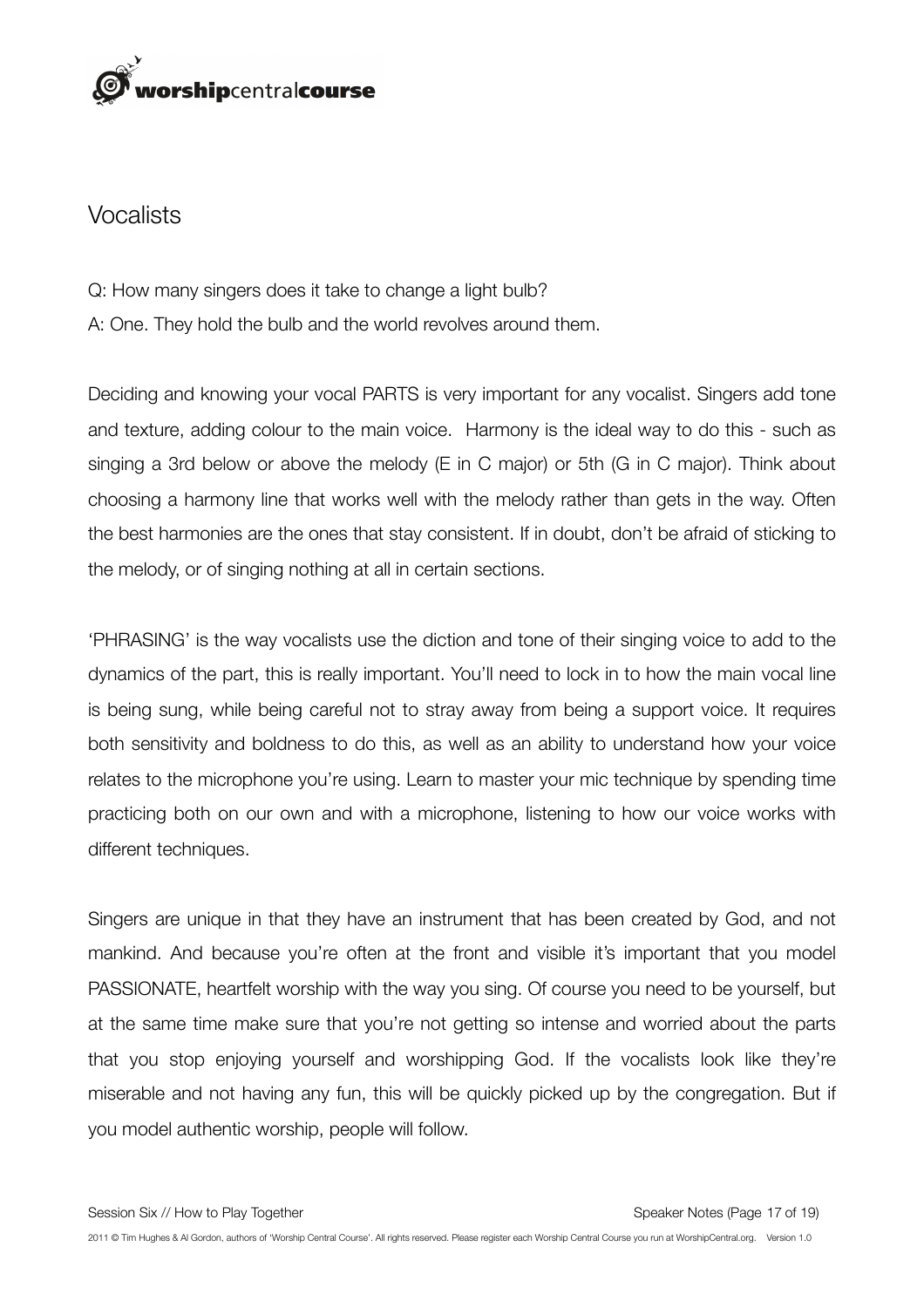

#### Sound Engineering

*Q: How many sound engineers does it take to change a light bulb? A: One… Two… One… Two…*

You've got to get a FOCUSED sound out of the band, and the better they get so you have to improve as well. Master your set-ups and make the experience relaxing for the team. Sound checks should be run with confidence and gentle authority as you work through each instrument to get the best out of the specific feed. Focus on each instrument's frequency individually and find the best place for them in the mix. A mix that lacks focus will always sound messy, but a mix that is well crafted and thoughtfully constructed will add life and colour to the worship.

You get to lay a solid FOUNDATION that enables the congregation to worship. The engineer has great power and therefore great responsibility to lead worship with your mix. If it's too loud, the congregation will be overwhelmed and won't sing, but if it's too quiet, they may feel uncomfortable about others hearing them and they won't sing either. Mixing for a worship time is different to mixing for a gig or performance as the music in itself is not the goal, but rather the aim is to enable worship. Therefore, find the sweet spot that releases the people to worship, allowing the room, the people and the musicians to work together.

Finally, don't think of yourself as being separate to the band, but rather as an extension of the band, with the same vision, goal and heart. Get FAMILIAR with the different members of the team and their equipment so that you can build on their strengths. Immerse yourself in the songs and be aware of what each instrument is doing at different times, anticipating the different sections and parts and being able to compliment and enhance what the band is